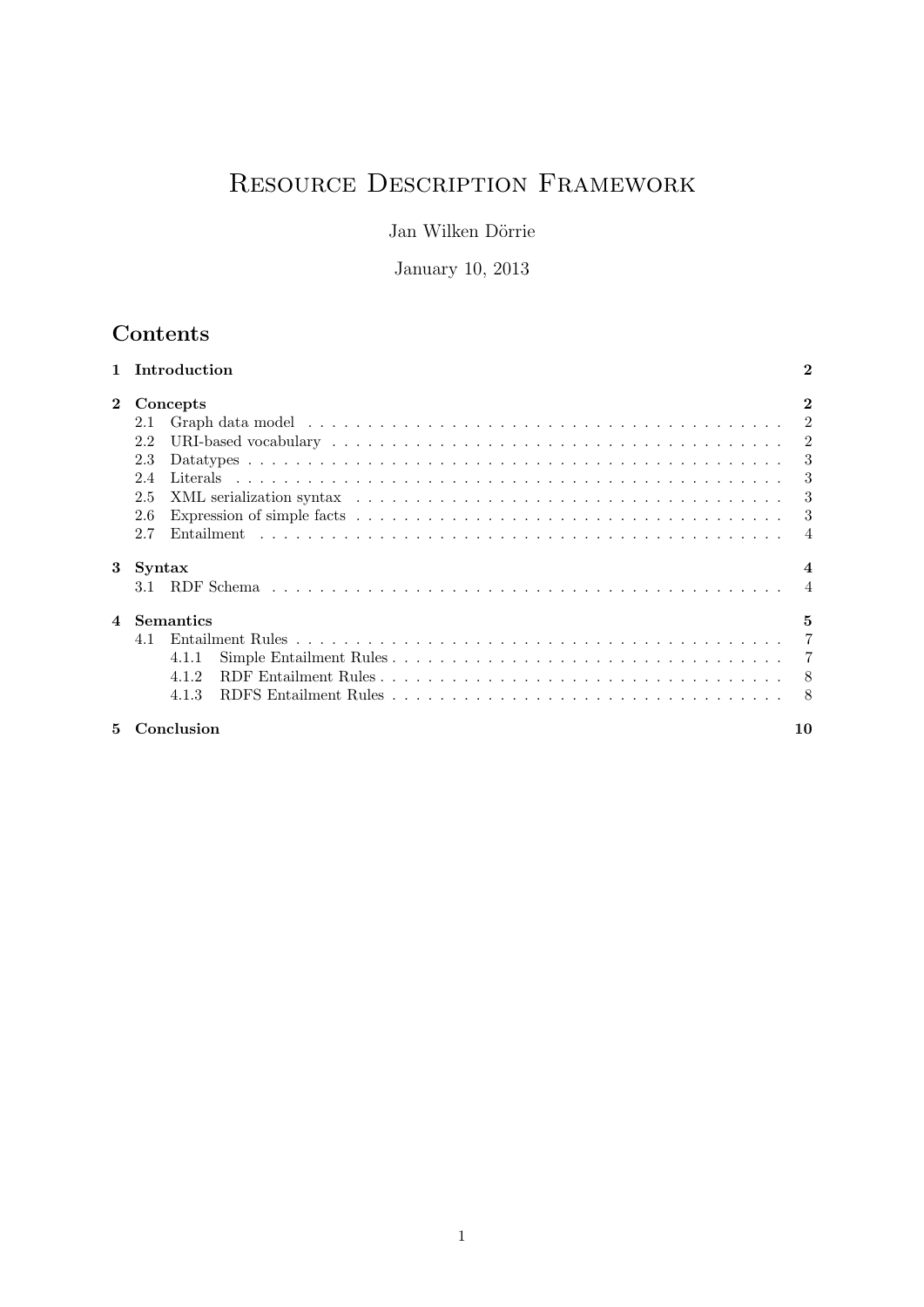# <span id="page-1-0"></span>1 Introduction

The Resource Description Format (RDF) is a semantic web standard introduced by the W3C designed to represent information in the web. RDF has an abstract syntax that reflects a simple graph-based data model, and formal semantics with a rigorously defined notion of entailment providing a basis for well founded deductions in RDF data. RDF was designed with the following goals in mind [\[KC04\]](#page-9-1):

- having a simple data model
- having formal semantics and provable inference
- using an extensible URI-based vocabulary
- using an XML-based syntax
- supporting use of XML schema datatypes
- allowing anyone to make statements about any resource

The modeling of information is inspired by object orientated programming languages, with the difference that anybody can add information without altering already existing information. For example extending an existing class with another property does not lead to an update of all previous usages of this class. The restrictive syntax and semantics make the problem of RDF entailment decidable and tractable.

### <span id="page-1-1"></span>2 Concepts

RDF makes use of the following concepts [\[KC04\]](#page-9-1):

- Graph data model
- URI-based vocabulary
- Datatypes
- Literals
- XML serialization syntax
- Expression of simple facts
- Entailment

### <span id="page-1-2"></span>2.1 Graph data model

Any expression in RDF can be understood as a collection of triples, each consisting of a subject, a predicate and an object. Each such set of triples is also called an RDF graph. This makes intuitive sense, because one can think of the subject and the object as nodes and the predicate as a directed, labeled arc connecting the two.

#### <span id="page-1-3"></span>2.2 URI-based vocabulary

A Uniform resource identifier (URI) is a string of characters used to identify a name or a resource. Although they look similar to URLs, they should not be confused with them. Examples for URI references are http://xmlns.com/foaf/0.1/Person and http://xmlns.com/foaf/0.1/Person/name, being the identifiers for a person and the name of a person. Subjects and objects of RDF triples can be, and predicates have to be URI references. Additionally it is allowed for subjects and objects to be blank nodes which can be thought of variables without a special meaning. To be able to reference the same blank node in a given graph it is common to give them a blank node identifier. However, when graphs are merged, one needs to pay attention that the identifiers of different graphs stay distinct and a re-allocation might be necessary. Finally objects are also allowed to be strings of characters, called literals.

Putting this together an example of a valid RDF triple is the following:

http://xmlns.com/foaf/0.1/Person http://xmlns.com/foaf/0.1/Person/name "Jan Wilken Dörrie". stating there exist a person with the name Jan Wilken Dörrie.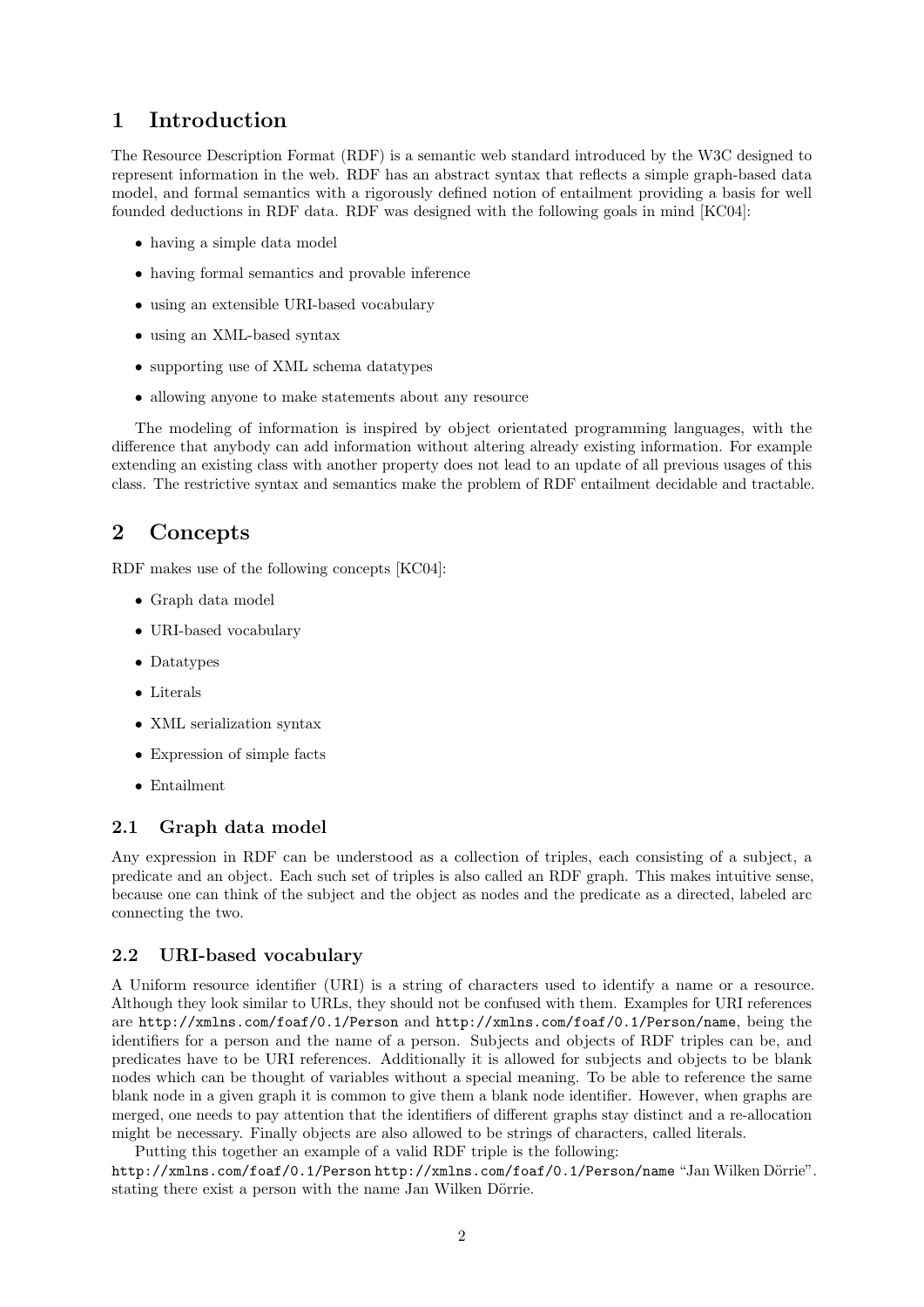### <span id="page-2-0"></span>2.3 Datatypes

RDF introduces datatypes, in order to be able to describe numerical values, such as integers, floating point numbers and dates. Each datatype consist of a lexical space, a value space and a lexical-to-value mapping. For example to describe the XML Schema datatype xsd:boolean where each member of the value space has two lexical representations the following is used:

| Value Space   | $\{T, F\}$                                                                                                           |
|---------------|----------------------------------------------------------------------------------------------------------------------|
| Lexical Space | $\{``0", "1", "true", "false"\}$                                                                                     |
|               | <b>Lexical-to-Value Mapping</b> $\{\langle$ "true", T>, $\langle$ "1", T>, $\langle$ "0", F>, $\langle$ "false", F>} |

RDF only predefines the datatype rdf:XMLLiteral which is used for embedding XML into RDF.

### <span id="page-2-1"></span>2.4 Literals

As mentioned in [2.2](#page-1-3) literals in RDF are strings of characters and only objects can possibly be literals. There are two types of literals one has to distinguish, plain literals and typed literals. Plain literals are strings optionally equipped with a language tag and represent plain text in a natural language. Typed literals have to be equipped with a datatype URI and denote the member of the value space of the given datatype one obtains when applying the lexical-to-value mapping to the string. As an example the string "true" only denotes the corresponding boolean value when written  $\langle x \cdot s \cdot d : b \cdot o \cdot d \rangle$ . "true">.

### <span id="page-2-2"></span>2.5 XML serialization syntax

Alongside with RDF the W3C introduced a specification for an XML format used to serialize RDF statements. Its MIME type is application/rdf+xml and it comes with a full specified context-free grammar [\[Bec04\]](#page-9-2).

In XML serialization RDF also makes use of namespaces, which are useful to abbreviate notation and prevent name clashing when a given word has several meanings. When writing the previous example in this syntax one obtains the following:

```
<rdf:RDF xmlns:foaf="http://xmlns.com/foaf/0.1/">
  <foaf:Person>
    <foaf:name>Jan Wilken Dörrie</foaf:name>
  </foaf:Person>
\langle \text{rdf:RDF} \rangle
```
### <span id="page-2-3"></span>2.6 Expression of simple facts

The fact that RDF is built on a very simple structure makes it very easy to extend a given RDF graph and to transform in and from other ways of knowledge and data representation, as for example relational databases. To transform a table of a relational database into an RDF graph one can represent every row in the table as a blank node. Then add one triple for each column of the table with the corresponding blank node as the subject and the data as an object. Consider the following table entry and the corresponding RDF graph as an example:

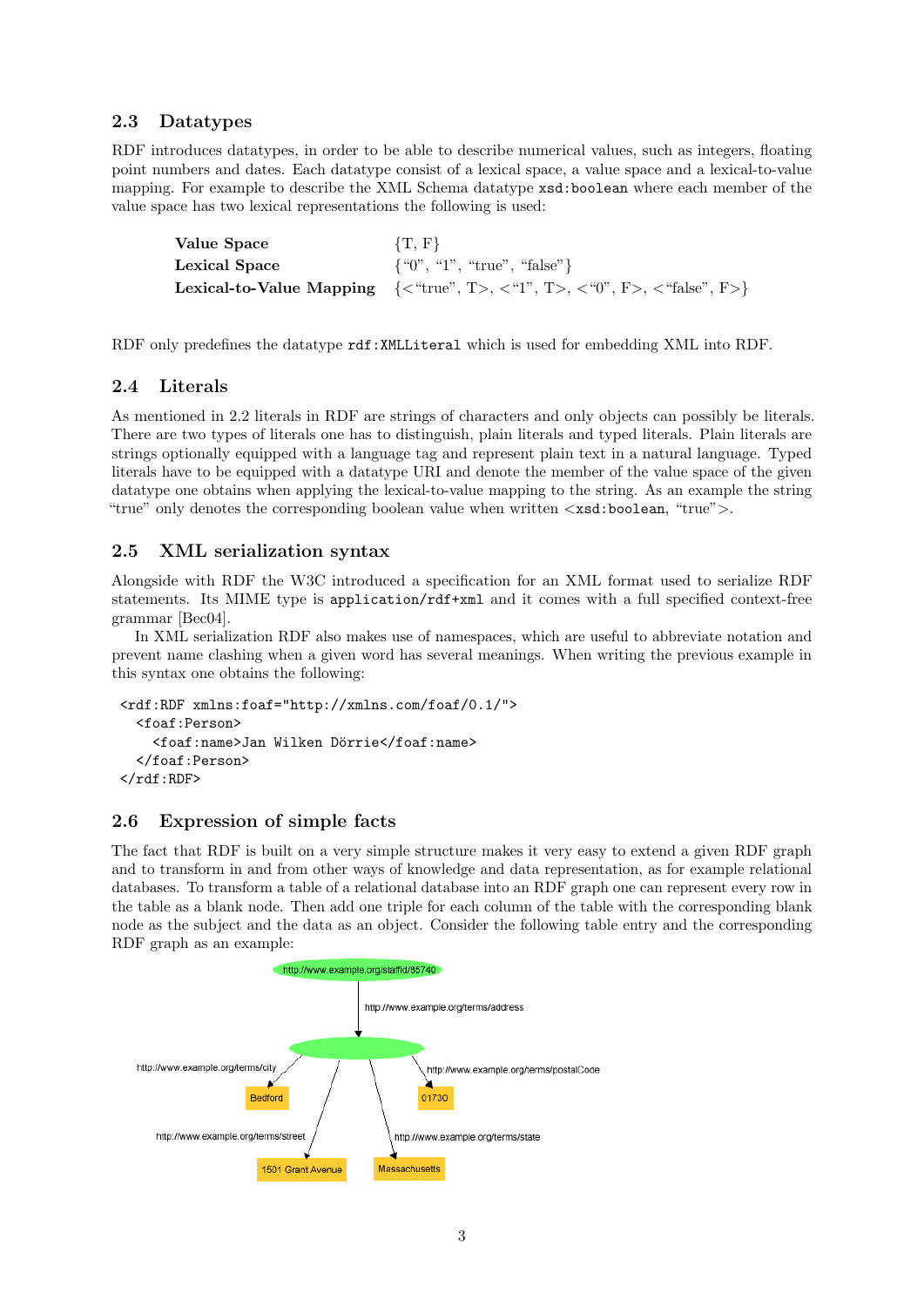| $\operatorname*{Staff}$ ID $\operatorname*{Ib}$ | <b>Street</b>                  | City | Postal Code | State         |
|-------------------------------------------------|--------------------------------|------|-------------|---------------|
| 85740                                           | 1501 Grant Avenue Bedford 1730 |      |             | Massachusetts |

### <span id="page-3-0"></span>2.7 Entailment

RDF is designed to allow for entailment and interference. Its strict syntax makes the entailment problem decidable, i.e. it is possible to say if a given RDF graph entails another one. See section [4](#page-4-0) for more details.

# <span id="page-3-1"></span>3 Syntax

As already mentioned in section [2.5](#page-2-2) there exists a file format for RDF based on XML. It was developed together with the RDF specification and is widely used. However, due to the verbosity of XML, it is often easier to write down RDF statements in a shorter and for humans more readable form. Because of this there is another file format to serialize RDF graphs, N-triples [\[GB04\]](#page-9-3). It was designed as a fixed subset of N3 (Notation 3) and it is recommended to use the .nt file extension. Its MIME type is text/plain. Each line is of the form subject predicate object ., an example of this was given earlier: http://xmlns.com/foaf/0.1/Person http://xmlns.com/foaf/0.1/Person/name "Jan Wilken Dörrie".

# <span id="page-3-2"></span>3.1 RDF Schema

In order to be able to make statements about classes, containers, properties and their range and domain, etc. RDF comes with a vocabulary description language called RDF Schema [\[BG04\]](#page-9-4). Not only it provides basic classes and properties, but also defines them and how they have to be used. Examples are general purpose containers such as lists, bags and sequences, or statements about membership, and contents of those containers. Also it defines classes for the previously mentioned Datatypes and (XML)Literals. A summary of all provided classes and properties along side with explanations and domain and ranges can be found in the following two tables. The prefixes rdf and rdfs denote the RDF namespace (http://www.w3.org/1999/02/22-rdf-syntax-ns#) and the RDF Schema namespace (http://www.w3.org/2000/01/rdf-schema#).

| Class name                       | comment                                                          |  |
|----------------------------------|------------------------------------------------------------------|--|
| rdfs:Resource                    | The class resource, everything.                                  |  |
| rdfs:Literal                     | The class of literal values, e.g. textual strings and            |  |
|                                  | integers.                                                        |  |
| rdf:XMLLiteral                   | The class of XML literals values.                                |  |
| rdfs:Class                       | The class of classes.                                            |  |
| rdf:Property                     | The class of RDF properties.                                     |  |
| rdfs:Datatype                    | The class of RDF data types.                                     |  |
| rdf:Statement                    | The class of RDF statements.                                     |  |
| rdf:Bag                          | The class of unordered containers.                               |  |
| rdf:Seq                          | The class of ordered containers.                                 |  |
| rdf:Alt                          | The class of containers of alternatives.                         |  |
| rdfs:Container                   | The class of RDF containers.                                     |  |
| rdfs:ContainerMembershipProperty | The class of container membership properties, $\texttt{rdf:1}$ , |  |
|                                  | $\texttt{rdf}$ : 2, , all of which are sub-properties of 'mem-   |  |
|                                  | ber'.                                                            |  |
| rdf:List                         | The class of RDF Lists.                                          |  |

Table 1: RDF classes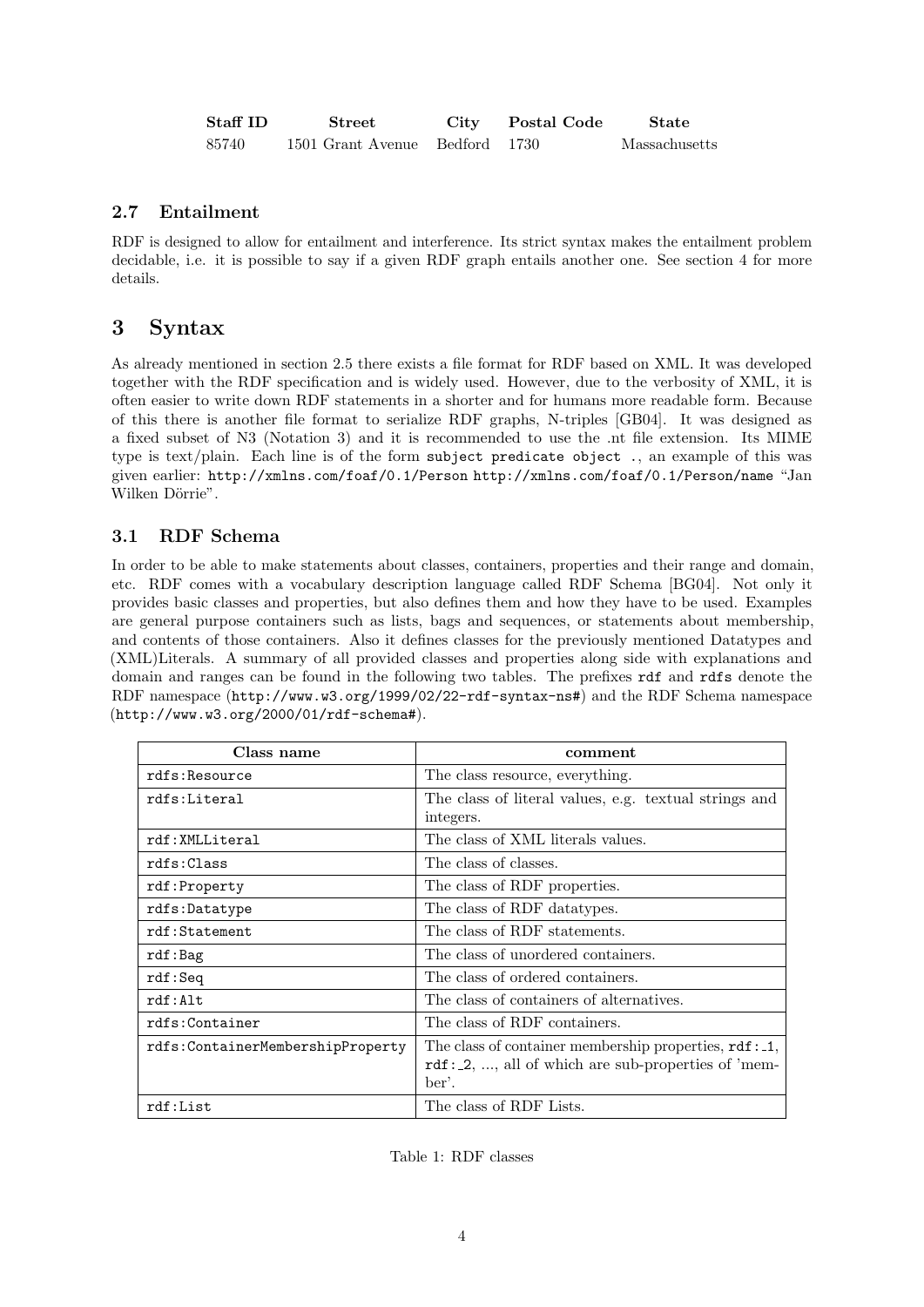| Property name                                                     | comment                                                   | domain        | range         |  |
|-------------------------------------------------------------------|-----------------------------------------------------------|---------------|---------------|--|
| rdf:type                                                          | The subject is an instance of a class.                    | rdfs:Resource | rdfs:Class    |  |
| rdfs:subC1ass0f                                                   | The subject is a subclass of a class.                     | rdfs:Class    | rdfs:Class    |  |
| rdfs:subPropertyOf                                                | The subject is a subproperty of a prop-<br>erty.          | rdf:Property  | rdf:Property  |  |
| rdfs:domain                                                       | A domain of the subject property.                         | rdf: Property | rdfs:Class    |  |
| rdfs:range                                                        | A range of the subject property.                          | rdf: Property | rdfs:Class    |  |
| rdfs:label                                                        | A human-readable name for the subject.                    | rdfs:Resource | rdfs:Literal  |  |
| rdfs:comment                                                      | A description of the subject resource.                    | rdfs:Resource | rdfs:Literal  |  |
| rdfs:member                                                       | A member of the subject resource.                         | rdfs:Resource | rdfs:Resource |  |
| rdf:first                                                         | The first item in the subject RDF list.                   | rdf:List      | rdfs:Resource |  |
| rdf:rest                                                          | The rest of the subject RDF list after<br>the first item. | rdf:List      | rdf:List      |  |
| rdfs:seeAlso                                                      | Further information about the subject<br>resource.        | rdfs:Resource | rdfs:Resource |  |
| rdfs:isDefinedBy                                                  | The definition of the subject resource.                   | rdfs:Resource | rdfs:Resource |  |
| rdf:value                                                         | Idiomatic property used for structured<br>values.         | rdfs:Resource | rdfs:Resource |  |
| rdf:subject                                                       | The subject of the subject RDF state-<br>ment.            | rdf:Statement | rdfs:Resource |  |
| The predicate of the subject RDF state-<br>rdf:predicate<br>ment. |                                                           | rdf:Statement | rdfs:Resource |  |
| The object of the subject RDF state-<br>rdf:object<br>ment.       |                                                           | rdf:Statement | rdfs:Resource |  |

|  |  |  | Table 2: RDF properties |
|--|--|--|-------------------------|
|--|--|--|-------------------------|

In addition to these classes and properties, RDF also uses properties called  $\text{rdf}$ : 1,  $\text{rdf}$ : 2,  $\text{rdf}$ : 3... etc., each of which is both a sub-property of rdfs:member and an instance of the class rdfs:Container MembershipProperty. There is also an instance of rdf:List called rdf:nil that is an empty rdf:List.

## <span id="page-4-0"></span>4 Semantics

In order to be able to talk about entailment of RDF graphs, we need to define what an interpretation of an RDF graph is. There exist three different kinds of interpretation: Simple interpretation, RDF interpretation and RDFS interpretation. We will give the definition of a simple interpretation [\[HKR09\]](#page-9-5), the definitions for RDF and RDFS interpretation are a bit more involved, but can be found here: <http://www.w3.org/TR/2004/REC-rdf-mt-20040210/#InterpVocab>, [http:](http://www.w3.org/TR/2004/REC-rdf-mt-20040210/#rdfs_interp) [//www.w3.org/TR/2004/REC-rdf-mt-20040210/#rdfs\\_interp](http://www.w3.org/TR/2004/REC-rdf-mt-20040210/#rdfs_interp).

A simple interpretation  $\mathcal I$  of a vocabulary  $V$  consists of

- IR, a non-empty set of resources, alternatively called domain or universe of discourse of  $\mathcal I$
- IP, the set of properties of  $\mathcal I$  (which may overlap with IR),
- I<sub>EXT</sub>, a function assigning to each property a set of pairs form IR, i.e. I<sub>EXT</sub>: IP  $\rightarrow 2^{IR \times IR}$ , where  $I_{\text{EXT}}(p)$  is called the *extension* of the property p,
- I<sub>S</sub>, a function, mapping URIs from V into the union of the sets IR and IP, i.e. I<sub>S</sub> : V  $\rightarrow$  IR ∪ IP,
- $I_L$ , a function from typed literals from V into the set IR of resources and
- $LV$ , a particular subset of IR, called the set of *literal values*, containing (at least) all untyped literals from  $V$ .

Now define an interpretation function  $\mathcal{I}$  (written as exponent).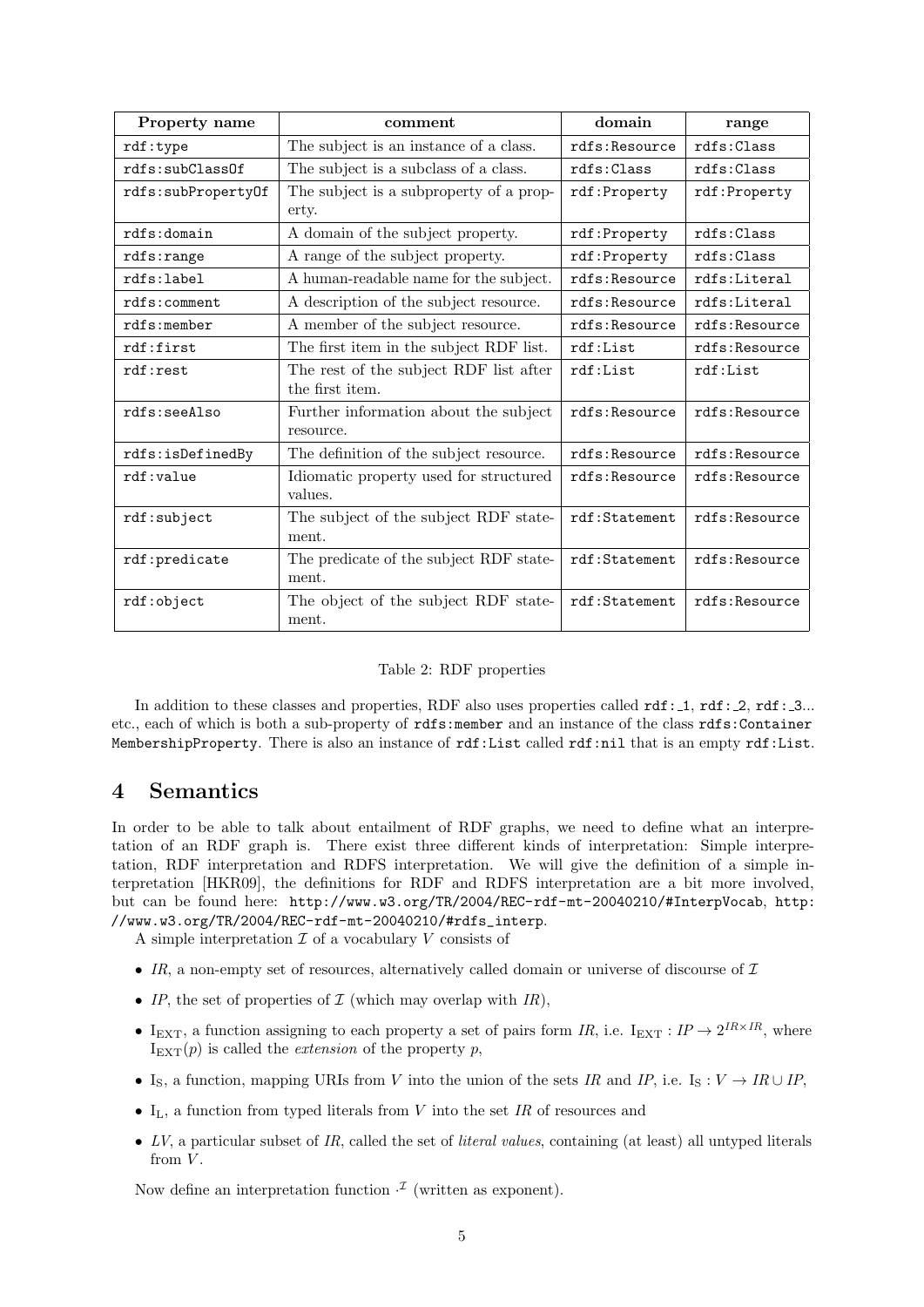- every untyped literal "a" is mapped to a, formally:  $({}``a")^{\mathcal{I}} = a$ ,
- every untyped literal carrying language information "a"  $\mathbb{Q}$  t is mapped to the pair  $\langle a, t \rangle$ , i.e.  $({}^{\omega}a^{\omega} @ t)^{\mathcal{I}} = \langle a, t \rangle$
- every typed literal l is mapped to  $I_L(l)$ , formally:  $l^{\mathcal{I}} = I_L(l)$ , and
- every URI u is mapped to  $I_S(u)$ , i.e.  $u^{\mathcal{I}} = I_S(u)$ .
- The truth value s p  $\circ$ . If a grounded triple (i.e. a triple not containing a blank node) s p  $\circ$  is true exactly if **s**, **p**, **o** are contained in V and  $\langle s^{\mathcal{I}}, o^{\mathcal{I}} \rangle \in I_{\text{EXT}}(p^{\mathcal{I}})$ .

Furthermore a grounded RDF graph evaluates to true, iff all of its triples evaluateto true. With this simple interpretation model we are able to assign a truth value to a given grounded graph and can decide if a set of RDF graphs S simple entails another RDF graph E (every interpretation satisfying each member of S has to satisfy E as well). To be able to cover non-grounded graphs we need to extend our interpretation function. This again we will not cover, but give a link: [http://www.w3.org/TR/2004/](http://www.w3.org/TR/2004/REC-rdf-mt-20040210/#unlabel) [REC-rdf-mt-20040210/#unlabel](http://www.w3.org/TR/2004/REC-rdf-mt-20040210/#unlabel). In addition RDF and RDFS entailment rely on axioms, which we will list in the following [\[Hay04\]](#page-9-6):

RDF axiomatic triples.

```
rdf:type rdf:type rdf:Property .
rdf:subject rdf:type rdf:Property .
rdf:predicate rdf:type rdf:Property .
rdf:object rdf:type rdf:Property .
rdf:first rdf:type rdf:Property .
rdf:rest rdf:type rdf:Property .
rdf:value rdf:type rdf:Property .
rdf:_1 rdf:type rdf:Property .
rdf:_2 rdf:type rdf:Property .
...
rdf:nil rdf:type rdf:List .
```
#### RDFS axiomatic triples.

rdf:type rdfs:domain rdfs:Resource . rdfs:domain rdfs:domain rdf:Property . rdfs:range rdfs:domain rdf:Property . rdfs:subPropertyOf rdfs:domain rdf:Property . rdfs:subClassOf rdfs:domain rdfs:Class . rdf:subject rdfs:domain rdf:Statement . rdf:predicate rdfs:domain rdf:Statement . rdf:object rdfs:domain rdf:Statement . rdfs:member rdfs:domain rdfs:Resource . rdf:first rdfs:domain rdf:List . rdf:rest rdfs:domain rdf:List . rdfs:seeAlso rdfs:domain rdfs:Resource . rdfs:isDefinedBy rdfs:domain rdfs:Resource . rdfs:comment rdfs:domain rdfs:Resource . rdfs:label rdfs:domain rdfs:Resource . rdf:value rdfs:domain rdfs:Resource .

rdf:type rdfs:range rdfs:Class . rdfs:domain rdfs:range rdfs:Class . rdfs:range rdfs:range rdfs:Class . rdfs:subPropertyOf rdfs:range rdf:Property . rdfs:subClassOf rdfs:range rdfs:Class . rdf:subject rdfs:range rdfs:Resource . rdf:predicate rdfs:range rdfs:Resource . rdf:object rdfs:range rdfs:Resource .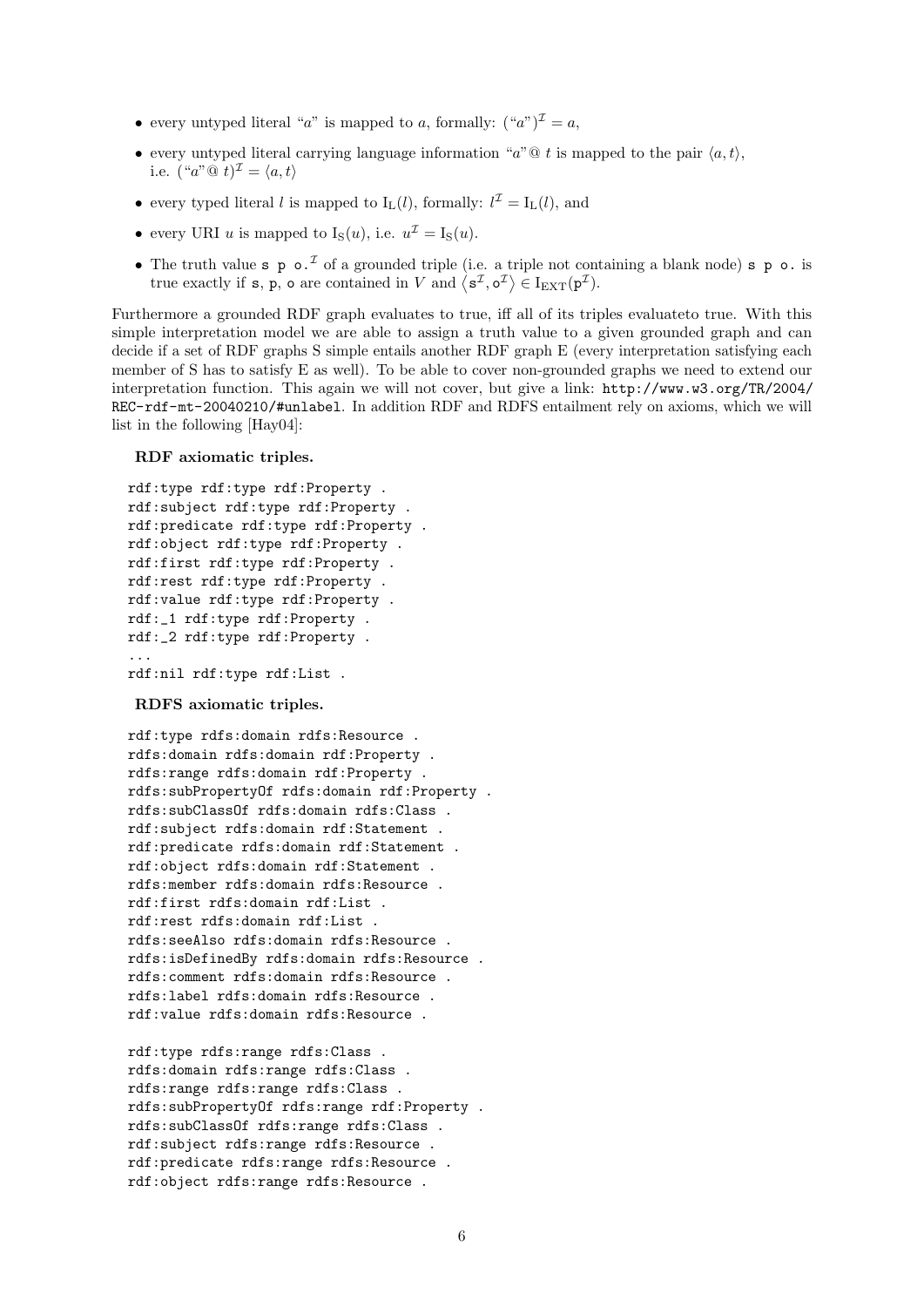```
rdfs:member rdfs:range rdfs:Resource .
rdf:first rdfs:range rdfs:Resource .
rdf:rest rdfs:range rdf:List .
rdfs:seeAlso rdfs:range rdfs:Resource .
rdfs:isDefinedBy rdfs:range rdfs:Resource .
rdfs:comment rdfs:range rdfs:Literal .
rdfs:label rdfs:range rdfs:Literal .
rdf:value rdfs:range rdfs:Resource .
rdf:Alt rdfs:subClassOf rdfs:Container .
rdf:Bag rdfs:subClassOf rdfs:Container .
rdf:Seq rdfs:subClassOf rdfs:Container .
rdfs:ContainerMembershipProperty rdfs:subClassOf rdf:Property .
rdfs:isDefinedBy rdfs:subPropertyOf rdfs:seeAlso .
rdf:XMLLiteral rdf:type rdfs:Datatype .
rdf:XMLLiteral rdfs:subClassOf rdfs:Literal .
rdfs:Datatype rdfs:subClassOf rdfs:Class .
rdf:_1 rdf:type rdfs:ContainerMembershipProperty .
rdf:_1 rdfs:domain rdfs:Resource .
rdf:_1 rdfs:range rdfs:Resource .
rdf:_2 rdf:type rdfs:ContainerMembershipProperty .
rdf:_2 rdfs:domain rdfs:Resource .
rdf:_2 rdfs:range rdfs:Resource .
...
```
Most of those rules should seem familiar, as they formally describe what we already listed in the tables in the RDF Schema section.

#### <span id="page-6-0"></span>4.1 Entailment Rules

For completeness we will list all the entailment rules there are in RDF graphs (simple, RDF and RDFS entailment) and give explanations [\[Hay04\]](#page-9-6). We make use of the following variables:

- $\bullet$  a, b, ... denoting an arbitrary URI reference, i.e. any possible predicate of a triple
- $\bullet$  u, v, ... denoting an arbitrary URI reference or blank node identifier, i.e. any possible subject of a triple
- $\bullet$  x, y, ... denoting an arbitrary URI reference, blank node identifier or literal, i.e. any possible object of a triple
- *l* denoting an arbitrary literal
- $\Box n$  denoting a blank node identifier

#### <span id="page-6-1"></span>4.1.1 Simple Entailment Rules

Simple Entailment Rules

- $\text{se1}$   $\frac{u\ a\ x}{}$ .  $u \ a \ \therefore n$ . where  $\Box n$  identifies a blank node allocated to x by rule se1 or se2.
- $se2 \frac{u \; a \; x}{}$ :n a x . where  $\Box n$  identifies a blank node allocated to u by rule se1 or se2.

Explanation: For every RDF triple u  $a \, x$ . we can entail another RDF triple where a blank node is allocated to either the subject or object of the triple. This blank node has to be either a new one, or was previously created by either se1 or se2.

Although these are very simple rules, the problem of determining simple entailment between two RDF graphs is NP-complete [\[Hay04\]](#page-9-6). One reason for this is that both se1 and se2 can be applied to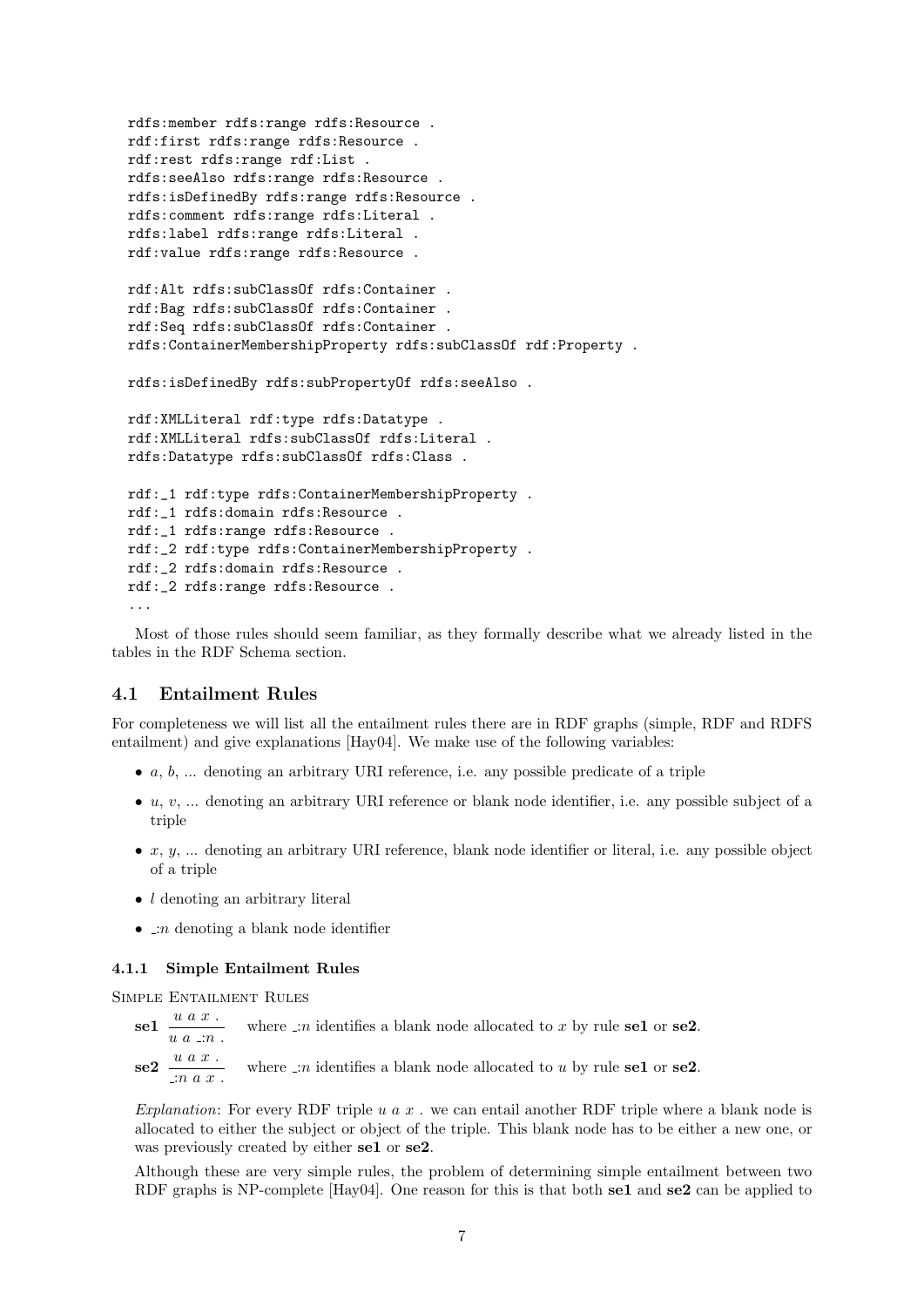themselves again, resulting in an infinite amount of entailments. Because of this the following more restrictive rules are introduced.

Literal Generalization Rule

lg  $\frac{u}{u} \frac{a}{a} \frac{l}{a}$  where  $\Box n$  identifies a blank node allocated to the literal l by this rule.

Literal Instantiation Rule

gl  $\frac{u}{u} \frac{a}{a} \frac{.}{.}$ where  $\lrcorner n$  identifies a blank node allocated to the literal  $l$  by rule  $\lg$ 

### <span id="page-7-0"></span>4.1.2 RDF Entailment Rules

RDF Entailment Rules

$$
\begin{array}{c}\n\text{rdf1} \quad u \, a \, y \, . \\
\hline\na \, \text{rdf:type rdf:Property.} \\
\text{rdf2} \quad \frac{u \, a \, l \, .}{...n \, \text{rdf:type rdf:XMLLiteral.}\n\end{array}
$$

where  $\Box n$  identifies a blank node allocated to l by rule lg.

RDF Entailment Lemma

S rdf-entails E if and only if there is a graph which can be derived from S plus the RDF axiomatic triples by the application of rule lg and the RDF entailment rules and which simply entails E.

#### <span id="page-7-1"></span>4.1.3 RDFS Entailment Rules

RDFS Entailment Rules

rdfs1  $\frac{u \ a \ l}{\ldots n \ r \cdot \text{d}f : \text{typer of} \ l \text{th} \text{d}f}$  where  $\ldots n$  identifies a blank node allocated to l by rule lg.

rdfs2  $a$  rdfs:domain  $x$ .  $u \ a \ y$ .  $u$  rdf:type  $x$ .

Explanation: Given a predicate a with domain x, then if  $\langle u, y \rangle \in I_{\text{EXT}}(a), u \in x$ 

 $a$  rdfs: range  $x$ .

$$
\text{rdfs3} \ \frac{u \ a \ v \ .}{v \ \text{rdf}: \text{type } x \ .}
$$

Explanation: Given a predicate a with range x, then if  $\langle u, v \rangle \in I_{\text{EXT}}(a), v \in x$ 

 $r$ dfs $4a$   $\frac{u}{u}$   $\frac{a}{u}$ :type  $r$ dfs:Resource.

Explanation: If there is a predicate a relating a URI reference  $u$  to an object  $x$ , then  $u$  is a resource.

 $r$ dfs $4b$   $\frac{u}{v}$  rdf:type rdfs:Resource.

Explanation: If there is a predicate a relating a URI references u and v, then v is a resource.

u rdfs:subPropertyOf  $v$ .

 $v$  rdfs:subPropertyOf x.<br>rdfs5  $\frac{v \text{ rds}}{v}$ u rdfs:subPropertyOf  $x$ .

Explanation: rdfs:subPropertyOf is transitive.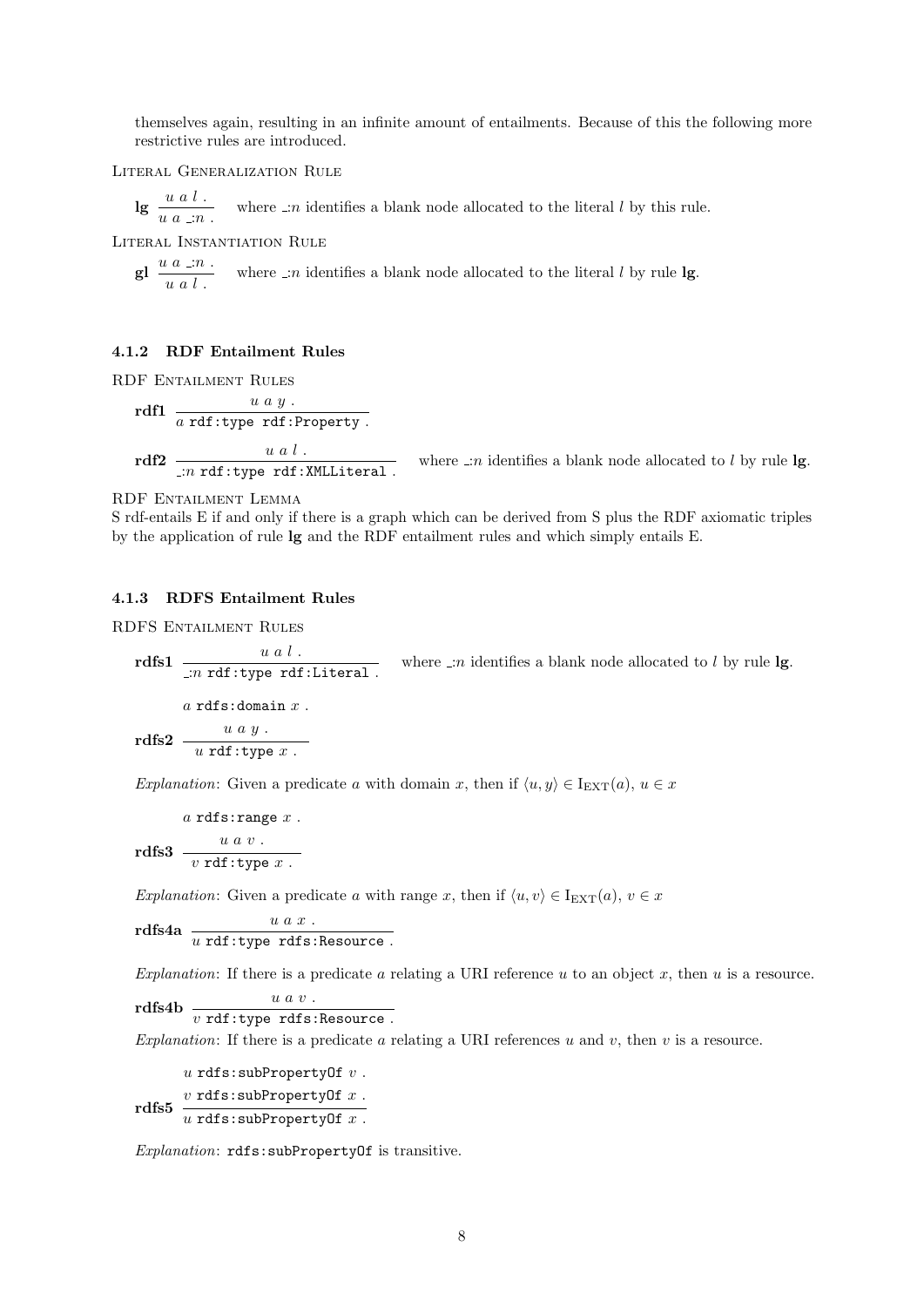rdfs6  $u \text{ rdf: type } \text{ rdf: Property}$ .<br>  $u \text{ rdfs: subPropertyOf } u$ .

Explanation: Every property is a sub-property of itself.

a rdfs:subPropertyOf  $b$ .

rdfs7  $u \ a \ y$ .  $u\;b\;y\;.$ 

Explanation: If a predicate  $a$  is a sub-property of another predicate  $b$ , then if  $a$  relates subject  $u$  and object  $y$   $b$  does as well.

 $r$ dfs8  $\frac{u \text{ rdf: type rdfs:Class.}}{u \text{ rdfs:subClassOf rdfs:Resource.}}$ 

Explanation: Every class is a sub-class of rdfs: Resource.

 $r$ dfs $9 \frac{v \text{ rdf:type } u}{\sqrt{v^2 + 4}}$ .  $u$ rdfs:subClassOf $x$  .  $v$  rdf:type  $x$ .

Explanation: Every class is a sub-class of rdfs:Resource.

 $rdfs10 \frac{u \text{ rdf}: \text{type} \text{ rdf}: \text{Class}}{u \text{ rdfs}: \text{subClassOf}} u$ .

Explanation: Every class is a sub-class of itself.

 $r$ dfs $11 \frac{v \text{ rds}:\text{subClassOf } x}{v \cdot \text{min} \cdot \text{min} \cdot \text{min}}$ u rdfs:subClassOf  $v$ .  $u$  rdfs:subClassOf  $x$ .

Explanation: rdfs:subClassOf is transitive.

rdfs12  $u$  rdf:type rdfs:ContainerMembershipProperty.  $u$  rdfs:subPropertyOf rdfs:member.

Explanation: Every container membership property is a sub-property of rdfs:member.

 ${\rm rdfs13}\ \frac{u\ {\rm rdf:type\ \textit{rdfs:Datatype}}}{u\ {\rm rdfs:subClassOf\ \textit{rdfs:Literal}}}\ .$ 

Explanation: Every data-type is a sub-class of rdfs:Literal.

RDFS Entailment Lemma

S rdfs-entails E if and only if there is a graph which can be derived from S plus the RDF and RDFS axiomatic triples by the application of rule lg, rule gl and the RDF and RDFS entailment rules and which either simply entails E or contains an XML clash (an XML clash is a statement of the form  $x$ rdf:type rdfs:Literal . where xxx is allocated to an ill-typed XML literal by rule lg).

Note that although RDFS entailment is decidable, the rules are not complete. Consider the following RDF graph [\[tH05\]](#page-9-7):

> a rdfs:subPropertyOf  $\Box$ n. : $n$  rdfs:domain  $x$ . u a y.

This graph entails u rdf:type x (proof omitted), however when using the previously listed rules rdfs7 and rdfs2 we obtain the triple u :n y . as an intermediate step violating the rule that the predicate is always a URI reference (and never a blank node). In order to fix this the notion of RDF graphs needs to be extended to allow blank nodes in predicate position. [\[tH05\]](#page-9-7) does this, showing that completeness